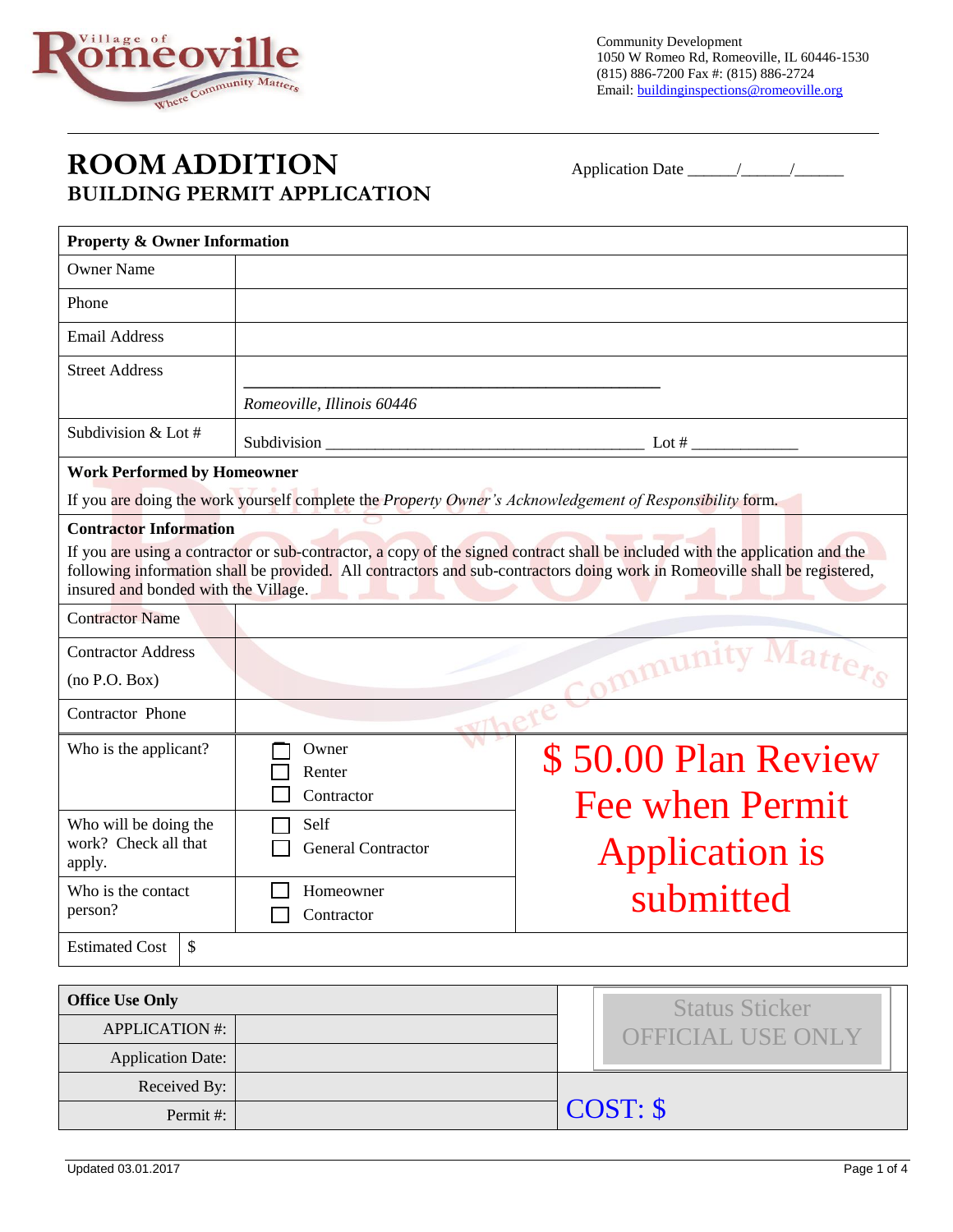| Sub-Contractors           |                      |                                     |                     |                        |
|---------------------------|----------------------|-------------------------------------|---------------------|------------------------|
| <b>Type of Contractor</b> | <b>Business Name</b> | Street Address, City, State and Zip | <b>Phone Number</b> | Registration<br>Number |
| Concrete                  |                      |                                     |                     |                        |
| Electrical                |                      |                                     |                     |                        |
| Plumbing                  |                      |                                     |                     |                        |
| Mechanical                |                      |                                     |                     |                        |
| Carpentry                 |                      |                                     |                     |                        |
| Drywall                   |                      |                                     |                     |                        |
| Insulation                |                      |                                     |                     |                        |

## **Site Requirements**

| <b>Requirement, Room Addition</b>                                                                                                                                                                                                                                                        |  | $\checkmark$ to confirm that you have shown    |
|------------------------------------------------------------------------------------------------------------------------------------------------------------------------------------------------------------------------------------------------------------------------------------------|--|------------------------------------------------|
|                                                                                                                                                                                                                                                                                          |  |                                                |
| You shall submit a Plat of Survey or scaled plot plan which shows all structures on the<br>lot, including the home, decks, porches, sheds, garages, pools, gazebos, etc. The<br>structures should be drawn to scale, labeled, and dimensioned. Please refer to Page 3<br>for an example. |  | all structures                                 |
| The addition shall be shown. It shall be labeled and dimensioned.                                                                                                                                                                                                                        |  | the proposed addition                          |
| The addition shall be not less than 5 feet from the side property line.                                                                                                                                                                                                                  |  | the distance to the side property line         |
| The addition shall be not less than 10 feet from the rear property line.<br>However, if the property is zoned R-5A (Hampton Park, Poplar Ridge & Honey tree<br>Unit 5,) the structure shall be at least 7 feet to the rear property line.                                                |  | the distance to the rear property line         |
| The structure shall be not less than 10 feet from any detached structure (shed, gazebo,<br>pool, etc).                                                                                                                                                                                   |  | The distance from each structure               |
| The addition may not be on an easement, except with the written permission of the<br>Village and all utility companies having rights to the easement.                                                                                                                                    |  | the addition is not located on any<br>easement |
|                                                                                                                                                                                                                                                                                          |  |                                                |

 $\bullet$ 

| Requirement                                                                                                         |  | Fill in the blanks.                                              |  |  |
|---------------------------------------------------------------------------------------------------------------------|--|------------------------------------------------------------------|--|--|
| The Zoning Code regulates the height of structures. Please indicate all<br>dimensions of the addition on the plans. |  |                                                                  |  |  |
| In total, no more that 50% of the property can be covered with building,<br>structures, or pavement.                |  | Size of proposed structure:<br>% of lot covered with structures: |  |  |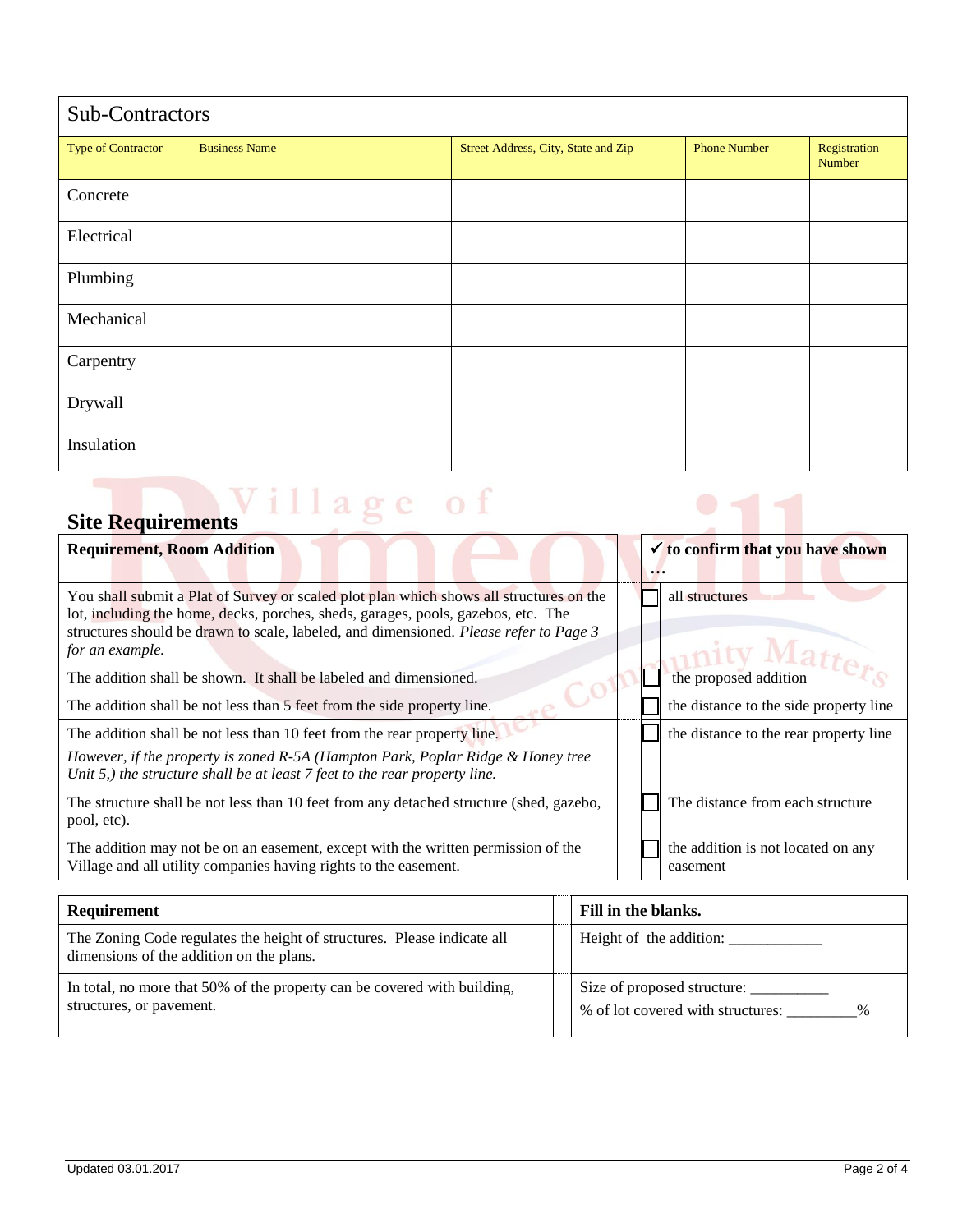The Zoning Code identifies which accessory structures are allowed in the various yards.

Please identify your proposed location using this diagram.



*Please read the requirements and place*  $a \checkmark$  *in the column to the left to confirm that you understand.* 

In which yard is the proposed structure? \_\_\_\_\_\_\_\_\_\_\_\_ Yard

## **Construction Requirements**

**General Requirements:** Provide three (3) collated sets of signed, stamped and wet sealed architectural drawings showing all applicable Mechanical (2015 IMC), Electrical (2014 NEC), Plumbing (2014 State of Illinois), Energy (2015 IECC), Building (2015 IRC) and Fuel Gas (2015 IFGS) requirements. Plans shall be drawn to a scale of not less than one-quarter of an inch (1/4) to the foot, (1'-0). Size of plans shall be not less than 24H" x 30L". If required, two (2) sets of grading plans shall be submitted for review by the Village of Romeoville's engineer. A room addition shall follow the 2015 International Residential Code section R314 (smoke alarms), which requires the entire home to have hard-wired and interconnected smoke alarms. **Permit & Inspection Requirements** *Please read the requirements and place*  $a \checkmark$  *in the box to the left to confirm that you understand.* The Building Permit shall be posted in the building's window where it can be seen from the street. Each phase of construction shall be inspected and approved by the Village of Romeoville prior to proceeding to the next stage of construction. **PLESE REFER TO YOUR BUILDING PERMIT HARD CARD FOR REQUIRED INSPECTIONS.** • All inspections shall be scheduled in advance by calling (815)886-7200 or by emailing buildinginspections@romeoville.org. Your permit number shall be provided when inspections are scheduled. Failure to call for required inspections may result in a "**STOP WORK ORDER**". Should you fail an inspection, a re-inspection fee shall be paid before continuing work and before scheduling another inspection. **INVOICED AFTER 5 DAYS. A FINAL INSPECTION SHALL BE PERFORMED AFTER THE ROOM ADDITION HAS BEEN COMPLETED.** Once the inspection passes, a Certificate of Completion will be issued. The addition may not be used until the Certificate of Completion has been issued. Work shall be started within ninety (90) days of the issuance date of the permit and shall be completed within one hundred eighty (180) days.

I hereby declare that I have read and understood this application. The above information and any attachments are correct. I agree, that in consideration of and upon issuance of a building or use permit, that I am allowed to do such work as herewith applied for, and that such premises shall be used only for such purposes as set forth above.

I hereby certify that I am the owner of record of the named property, or that the proposed work is authorized by the owner of record and that I have been authorized by the owner to make this application as his authorized agent and I agree to conform to all applicable laws of this jurisdiction. In addition, if a permit for work described in this application is issued, I certify that the code official or the code official's authorized representative shall have the authority to enter areas covered by such permit at any reasonable hour to enforce the provisions of the code(s) applicable to such permit.

Signature of Applicant: \_\_\_\_\_\_\_\_\_\_\_\_\_\_\_\_\_\_\_\_\_\_\_\_\_\_\_\_\_\_\_\_\_\_\_\_\_\_\_\_\_\_ Date: \_\_\_\_\_\_\_\_\_\_\_\_\_\_\_\_\_\_\_\_\_\_